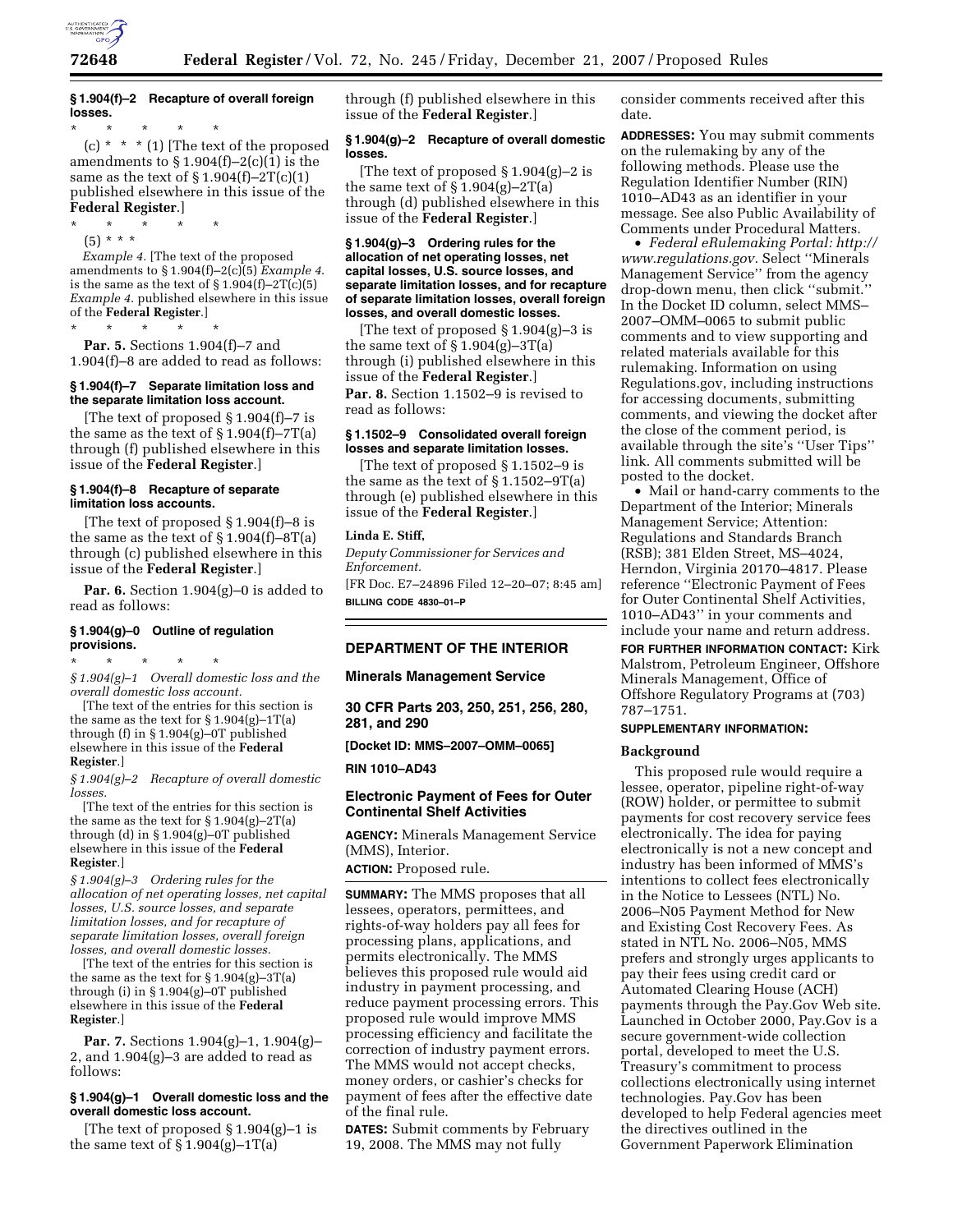Act, primarily the reduction of paper transactions through the utilization of electronic processing via the Internet. By using an electronic payment system, MMS and industry have an efficient method to aid in the payment process.

The MMS has made Pay.Gov available for payment of cost recovery fees since early 2006 and accepted electronic Pay.Gov payments for all applications since September 2006. To show industry's acceptance of electronic payments, currently more than 94 percent of cost recovery fees are paid electronically through Pay.Gov. This proposed rule would require all fees to be paid electronically. The MMS is aware of a few companies not paying electronically, but MMS has determined that the costs to use Pay.Gov are negligible compared to that of operating on the Outer Continental Shelf (OCS).

Electronic payment through Pay.Gov is more efficient and less prone to mistakes than check payments. Examples of check payment errors include incorrect date, incorrect payment amount, check sent to a different address than application, and closing an account shortly after the check is sent to MMS. Check payment errors can result in delay or lead to denial of an application or permit due to non-payment. To rectify a check payment error additional time and expense are required from industry, MMS, or both. If payment errors are made through Pay.Gov, the refund process is easier due to system records and controls. With 100% electronic payment, the internal MMS processes to secure, verify and deposit check payments can be eliminated.

The MMS does not believe that this proposed rule would place an additional burden on industry. Industry has been advised by NTL No. 2006-N05 and MMS staff about our future intent to require electronic payments. Most companies voluntarily pay electronically and have been satisfied with the functionality and performance of the Pay.Gov system. For the remaining companies that have opted not to pay electronically, the time between the publishing of the proposed and final rule would provide sufficient opportunity to implement internal processes to pay fees by ACH or credit card.

The MMS intends to accept only Pay.Gov payments for cost recovery service fees. Checks, money orders, and cashier's checks will no longer be accepted after the effective date of the final rule. If you process your applications through eWell, you are already directed to Pay.Gov in order to pay application fees online.

Since MMS has accepted payments electronically, industry has provided verbal feedback to MMS requesting the availability of declining deposit accounts. The basic proposal, as an alternative to Pay.Gov, would permit a company conducting business on the OCS to deposit funds with MMS. The MMS would then draw down those funds as the company submits applications requiring fees. The company would be notified when its balance reached a trigger level and the company would replenish the account. Invoices would periodically be sent to the customer.

The MMS does not have a financial system that can track, invoice, and manage declining deposit accounts. The existing bureau financial system cannot handle deferred revenue. Since we do not have system functionality, the declining deposit accounts would be tracked manually. A manual process would increase the cost for processing cost recovery payments, increase the potential for errors, and result in increased fees charged to industry. Therefore, MMS will not consider implementing declining deposit accounts.

The MMS plans to adjust certain cost recovery fees according to inflation in the final rule. These fees have not been updated to include inflation since the Cost Recovery Final Rule published on July 19, 2006 (71 FR 40904).

## **Procedural Matters**

## *Regulatory Planning and Review (Executive Order (E.O.) 12866)*

This proposed rule is not a significant rule as determined by the Office of Management and Budget (OMB) and is not subject to review under E.O. 12866.

(1) This proposed rule would not have an effect of \$100 million or more on the economy. It would not adversely affect in a material way the economy, productivity, competition, jobs, the environment, public health or safety, or State, local, or tribal governments or communities. This proposed rule would simply require all fees be paid electronically through Pay.Gov.

(2) This proposed rule would not create a serious inconsistency or otherwise interfere with an action taken or planned by another agency. By requiring electronic payment through the Pay.Gov system, MMS is supporting the President's Management Agenda of expanding electronic government or ''E– Government.''

(3) This proposed rule would not alter the budgetary effects of entitlements, grants, user fees or loan programs, or the rights or obligations of their recipients.

(4) This proposed rule would not raise novel legal or policy issues.

### *Regulatory Flexibility Act*

The Department of the Interior certifies that this proposed rule would not have a significant economic effect on a substantial number of small entities under the Regulatory Flexibility Act (5 U.S.C. 601 *et seq.*).

The changes proposed in the rule would affect lessees, operators of leases, pipeline right-of-way (ROW) holders in the OCS, and permittees. This could include about 130 active Federal oil and gas lessees, 88 pipeline ROW holders, and 10 geophysical companies. Small lessees that operate under this rule mostly fall under the Small Business Administration's (SBA) North American Industry Classification System Codes (NAICS) 211111, Crude Petroleum and Natural Gas Extraction and 213111, Drilling Oil and Gas Wells. For these NAICS code classifications, a small company is one with fewer than 500 employees. Based on these criteria, an estimated 70 percent of these companies are considered small. This rule, therefore, affects a substantial number of small entities.

The changes proposed in the rule would not have a significant economic effect on a substantial number of small entities because Pay.Gov credit card or ACH payments do not increase the amount of money a company would pay in cost recovery fees. We do not expect any company to incur significant other costs because no special software or other equipment would be required to pay through Pay.Gov or ACH. We have no information that any company would incur any costs associated with accounting processes, changes in business procedures, or other compliance costs.

Your comments are important. The Small Business and Agriculture Regulatory Enforcement Ombudsman and 10 Regional Fairness Boards were established to receive comments from small businesses about Federal agency enforcement actions. The Ombudsman will annually evaluate the enforcement activities and rate each agency's responsiveness to small business. If you wish to comment on the actions of MMS, call 1–888–734–3247. You may comment to the Small Business Administration without fear of retaliation. Disciplinary action for retaliation by an MMS employee may include suspension or termination from employment with the DOI.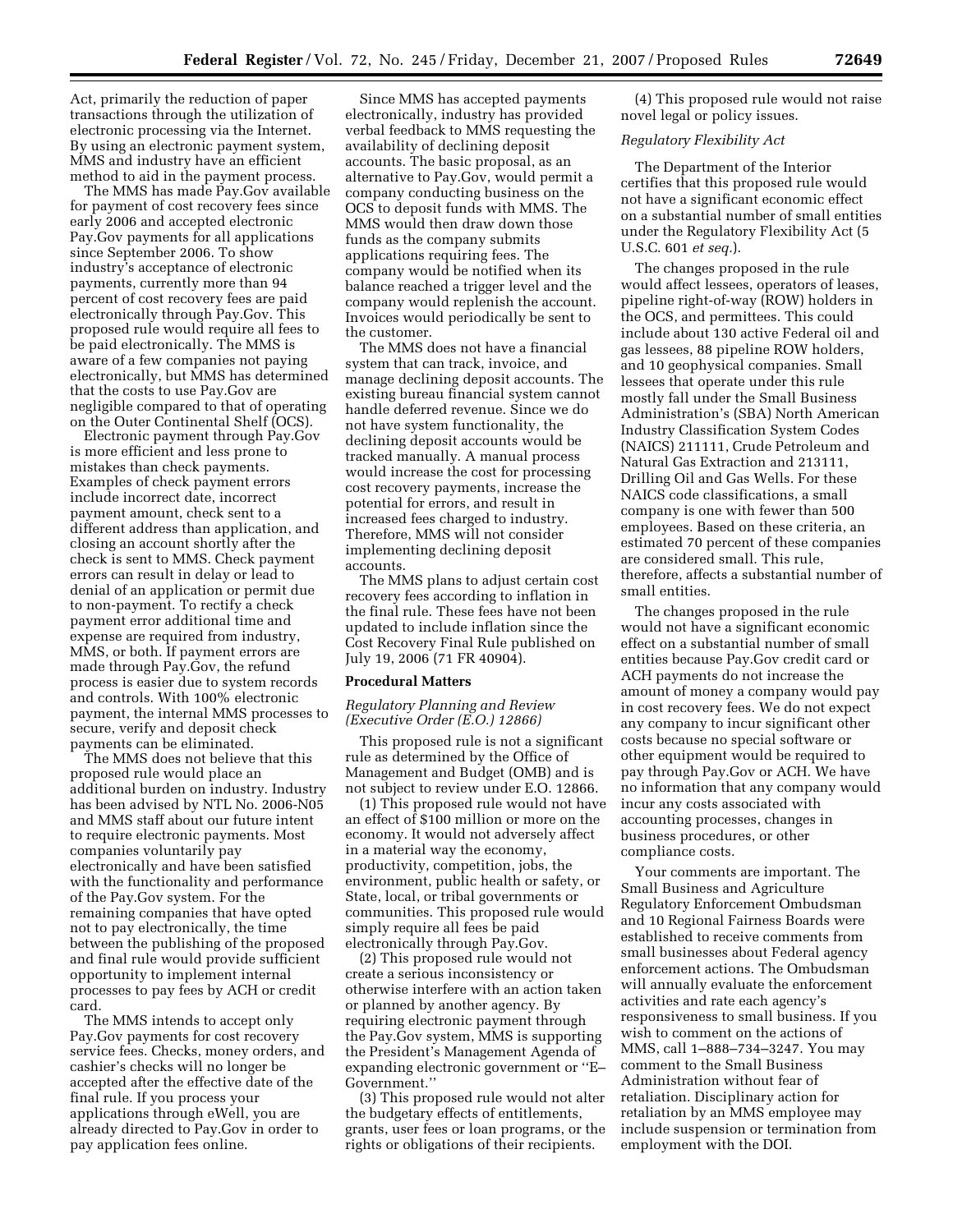# *Small Business Regulatory Enforcement Fairness Act*

The proposed rule is not a major rule under 5 U.S.C. 804(2) of the Small Business Regulatory Enforcement Fairness Act. This proposed rule:

a. Would not have an annual effect on the economy of \$100 million or more.

b. Would not cause a major increase in costs or prices for consumers, individual industries, Federal, State, or local government agencies, or geographic regions.

c. Would not have significant adverse effects on competition, employment, investment, productivity, innovation, or the ability of U.S.-based enterprises to compete with foreign-based enterprises.

# *Unfunded Mandates Reform Act*

This proposed rule would not impose an unfunded mandate on State, local, or tribal governments or the private sector of more than \$100 million per year. The proposed rule would not have a significant or unique effect on State, local, or tribal governments or the private sector. A statement containing the information required by the Unfunded Mandates Reform Act (2 U.S.C. 1531 *et seq.*) is not required.

# *Takings Implication Assessment (E.O. 12630)*

Under the criteria in E.O. 12630, this proposed rule does not have significant takings implications. The proposed rule is not a governmental action capable of interference with constitutionally protected property rights. A takings implication assessment is not required.

# *Federalism (E.O. 13132)*

Under the criteria in E.O. 13132, this proposed rule does not have sufficient federalism implications to warrant the preparation of a Federalism Assessment. This proposed rule would not substantially and directly affect the relationship between the Federal and State governments. To the extent that State and local governments have a role in OCS activities, this proposed rule would not affect that role. A Federalism Assessment is not required.

#### *Civil Justice Reform (E.O. 12988)*

This rule complies with the requirements of E.O. 12988. Specifically, this rule:

(a) Meets the criteria of section 3(a) requiring that all regulations be reviewed to eliminate errors and ambiguity, be written to minimize litigation, and promote simplification and burden reduction; and

(b) Meets the criteria of section 3(b)(2) requiring that all regulations be written

in clear language and contain clear legal standards.

# *Consultation With Indian Tribes (E.O. 13175)*

Under the criteria in E.O. 13175, we have evaluated this proposed rule and determined that it has no substantial direct effects on federally recognized Indian tribes. There are no Indian or tribal lands in the OCS.

## *Paperwork Reduction Act*

The proposed rule contains no new reporting or recordkeeping requirements, and an OMB submission under the Paperwork Reduction Act (PRA) is not required. The PRA provides that an agency may not conduct or sponsor a collection of information unless it displays a currently valid OMB control number. Until OMB approves a collection of information and assigns a control number, you are not required to respond. The proposed regulations will specify that all operators, lessees, and ROW holders must now use Pay.Gov for every fee that will be submitted to MMS. The proposed revisions in this rulemaking refer to, but do not change, information collection requirements in numerous current regulations. The OMB approved the referenced information collection requirements under OMB Control Numbers 1010–0071, 1010– 0114, 1010–0151, 1010–0141, 1010– 0067, 1010–0043, 1010–0059, 1010– 0149, 1010–0050, 1010–0051, 1010– 0086, 1010–0142, 1010–0048, 1010– 0006, and 1010–0072, respectively.

#### *National Environmental Policy Act*

This rule does not constitute a major Federal action significantly affecting the quality of the human environment. The MMS has analyzed this rule under the criteria of the National Environmental Policy Act and 516 Departmental Manual 2, Appendix 1.10. and determined that it falls within the categorical exclusion for ''regulations \* \* \* that are of an administrative, financial, legal, technical, or procedural nature and whose environmental effects are too broad, speculative, or conjectural to lend themselves to meaningful analysis.'' The MMS completed a Categorical Exclusion Review for this action and concluded that the rulemaking does not represent an exception to the established criteria for categorical exclusion; therefore, preparation of an environmental analysis or environmental impact statement will not be required.

## *Data Quality Act*

In developing this rule we did not conduct or use a study, experiment, or survey requiring peer review under the Data Quality Act (Pub. L. 106–554, app. C Section 515, 114 Stat. 2763, 2763A– 153–154).

# *Effects on the Energy Supply (E.O. 13211)*

This rule is not a significant energy action under the definition in E.O. 13211. A Statement of Energy Effects is not required.

## *Clarity of this Regulation*

We are required by E.O. 12866, E.O. 12988, and by the Presidential Memorandum of June 1, 1998, to write all rules in plain language. This means that each rule we publish must:

(a) Be logically organized;

(b) Use the active voice to address readers directly;

(c) Use clear language rather than jargon;

(d) Be divided into short sections and sentences; and

(e) Use lists and tables wherever possible.

If you feel that we have not met these requirements, send us comments by one of the methods listed in the **ADDRESSES** section. To better help us revise the rule, your comments should be as specific as possible. For example, you should tell us the numbers of the sections or paragraphs that you find unclear, which sections or sentences are too long, the sections where you feel lists or tables would be useful, etc.

# **Public Availability of Comments**

Before including your address, phone number, e-mail address, or other personal identifying information in your comment, you should be aware that your entire comment'including your personal identifying information'may be made publicly available at any time. While you can ask us in your comment to withhold your personal identifying information from public review, we cannot guarantee that we will be able to do so.

## **List of Subjects in**

#### *30 CFR Part 203*

Continental shelf, Mineral royalties, Oil and gas exploration, Public lands mineral resources.

#### *30 CFR Part 250*

Administrative practice and procedure, Continental shelf, Pipelines, Public lands—mineral resources, Public lands—rights-of-way, Reporting and recordkeeping requirements.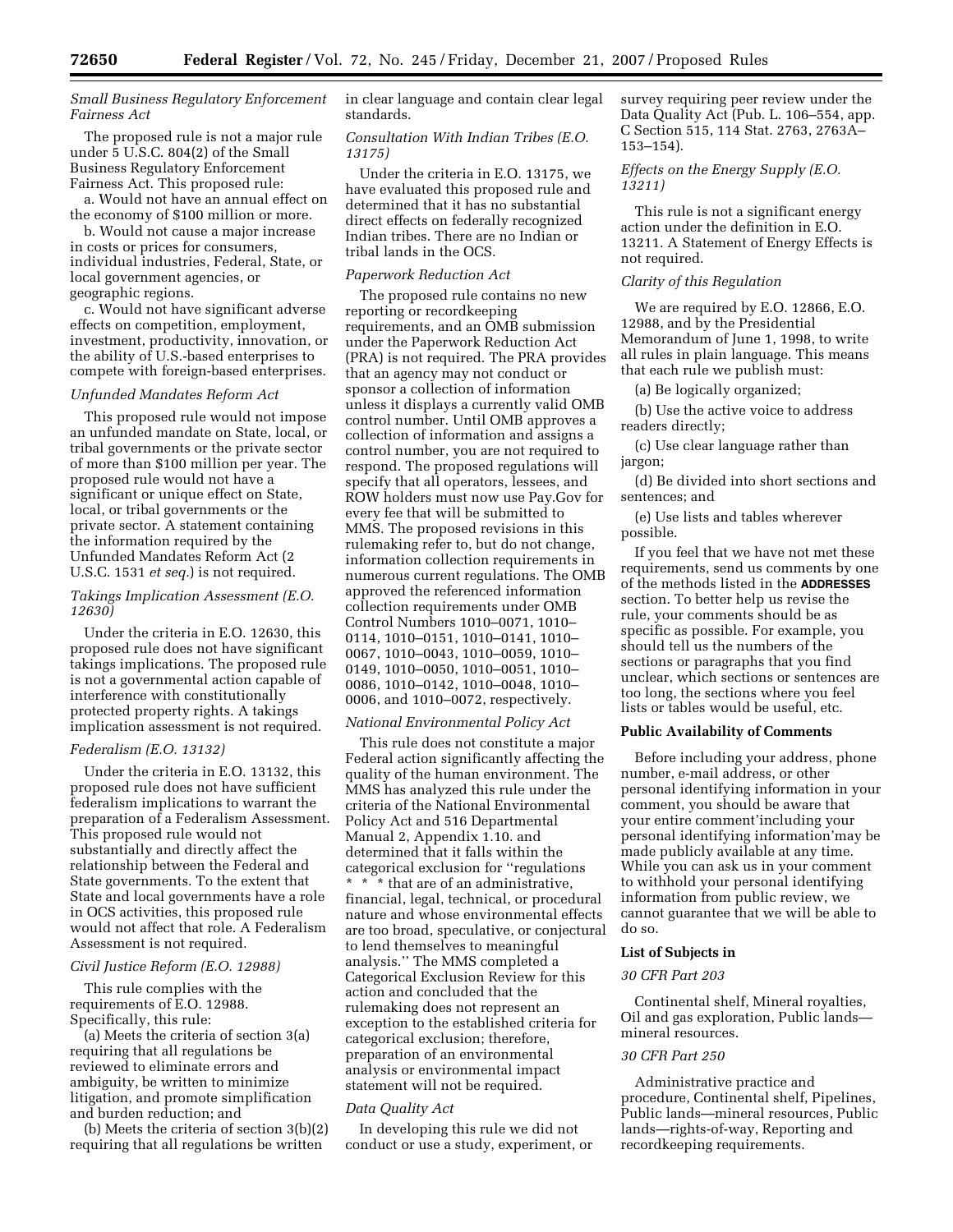### *30 CFR Part 251*

Continental shelf, Public lands mineral resources, Reporting and recordkeeping requirements.

#### *30 CFR Part 256*

Administrative practice and procedure, Public lands—mineral resources, Public lands—rights-of-way, Reporting and recordkeeping requirements.

## *30 CFR Part 280*

Public lands—mineral resources, Reporting and recordkeeping requirements.

# *30 CFR Part 281*

Administrative practice and procedure, Mineral royalties, Public lands—mineral resources, Reporting and recordkeeping requirements.

#### *30 CFR Part 290*

Administrative practice and procedure.

Dated: December 10, 2007.

### **C. Stephen Allred,**

*Assistant Secretary—Land and Minerals Management.* 

For the reasons stated in the preamble, the Minerals Management Service (MMS) proposes to amend 30 CFR parts 203, 250, 251, 256, 280, 281, and 290 as follows:

# **PART 203—RELIEF OR REDUCTION IN ROYALTY RATES**

1. The authority citation for part 203 is revised to read as follows:

**Authority:** 25 U.S.C. 396; 25 U.S.C. 2107; 30 U.S.C. 189, 241; 30 U.S.C. 359; 30 U.S.C. 1023; 30 U.S.C. 1751; 31 U.S.C. 9701; and 43 U.S.C. 1334.

2. Section 203.3 is revised to read as follows:

# **§ 203.3 Do I have to pay a fee to request royalty relief?**

When you submit an application or ask for a preview assessment, you must include a fee to reimburse us for our costs of processing your application or assessment. Federal policy and law require us to recover the cost of services that confer special benefits to identifiable non-Federal recipients. The Independent Offices Appropriation Act (31 U.S.C. 9701), Office of Management and Budget Circular A'25, and the Omnibus Appropriations Bill (Pub. L. 104'134, 110 Stat. 1321, April 26, 1996) authorize us to collect these fees.

(a) We will specify the necessary fees for each of the types of royalty relief applications and possible MMS audits in a Notice to Lessees. We will periodically update the fees to reflect

changes in costs, as well as provide other information necessary to administer royalty relief.

(b) You must file all payments electronically through the Pay.Gov Web site and you must include a copy of the Pay.Gov confirmation receipt page with your application or assessment. The Pay.Gov Web site may be accessed through links on the MMS Offshore Web site at: *http://www.mms.gov/offshore/*  homepage or directly through Pay.Gov at: *https://www.pay.gov/paygov/.* 

# **PART 250—OIL AND GAS AND SULPHUR OPERATIONS IN THE OUTER CONTINENTAL SHELF**

3. The authority citation for part 250 is revised to read as follows:

**Authority:** 31 U.S.C. 9701, 43 U.S.C. 1334.

4. Section 250.126 is revised to read as follows:

#### **§ 250.126 Electronic payment instructions.**

You must file all payments electronically through Pay.Gov. This includes, but is not limited to, all OCS applications or filing fee payments. The Pay.Gov Web site may be accessed through links on the MMS Offshore Web site at: *http://www.mms.gov/offshore/*  homepage or directly through Pay.Gov at: *https://www.pay.gov/paygov/.* 

(a) *Payment of fees associated with electronic applications.* If you submitted an application through eWell, you must use the interactive payment feature in that system which directs you through Pay.Gov.

(b) *Payment of fees for applications not submitted electronically.* For applications not submitted electronically through eWell, you must use credit card or automated clearing house (ACH) payments through the Pay.Gov Web site and you must include a copy of the Pay.Gov confirmation receipt page with your application.

5. Section 250.160(h) is revised to read as follows:

#### **§ 250.160 When will MMS grant me a rightof-use and easement, and what requirements must I meet?**

\* \* \* \* \* (h) You may make the rental payments required by paragraph (g)(1) and (g)(2) of this section on an annual basis, for a 5-year period, or for multiples of 5 years. You must make the first payment electronically through Pay.Gov and you must include a copy of the Pay.Gov confirmation receipt page with your right-of-use and easement application. You must make all subsequent payments electronically

through Pay.Gov before the respective time periods begin.

\* \* \* \* \*

# **PART 251—GEOLOGICAL AND GEOPHYSICAL (G&G) EXPLORATIONS OF THE OUTER CONTINENTAL SHELF**

6. The authority citation for part 251 is revised to read as follows:

**Authority:** 31 U.S.C. 9701, 43 U.S.C. 1334.

7. Section 251.5(a) is revised to read as follows:

### **§ 251.5 Applying for permits or filing Notices.**

(a) *Permits.* You must submit a signed original and three copies of the MMS permit application form (Form MMS— 327). The form includes names of persons, type, location, purpose, dates of activity, and environmental and other information. A nonrefundable service fee of \$1,900 must be paid electronically through Pay.Gov at: *https:// www.pay.gov/paygov/,* and you must include a copy of the Pay.Gov confirmation receipt page with your application.

**PART 256—LEASING OF SULPHUR OR OIL AND GAS IN THE OUTER CONTINENTAL SHELF** 

8. The authority citation for part 256 is revised to read as follows:

**Authority:** 31 U.S.C. 9701, 42 U.S.C. 6213, 43 U.S.C. 1334.

9. Section 256.64(a)(8) is revised to read as follows:

# **§ 256.64 How to file transfers.**

\* \* \* \* \*

\* \* \* \* \* (a) \* \* \*

(8) You must pay electronically through Pay.Gov at: *https:// www.pay.gov/paygov/* the service fee listed in § 256.63 of this subpart and you must include a copy of the Pay.Gov confirmation receipt page with your application for approval of any instrument of transfer you are required to file (Record Title/Operating Rights (Transfer) Fee). Where multiple transfers of interest are included in a single instrument, a separate fee applies to each individual transfer of interest. For any document you are not required to file by these regulations but which you submit for record purposes, you must also pay electronically through Pay.Gov the service fee listed in § 256.63 (Non-required Document Filing Fee) per lease affected, and you must include a copy of the Pay.Gov confirmation receipt page with your document. Such documents may be